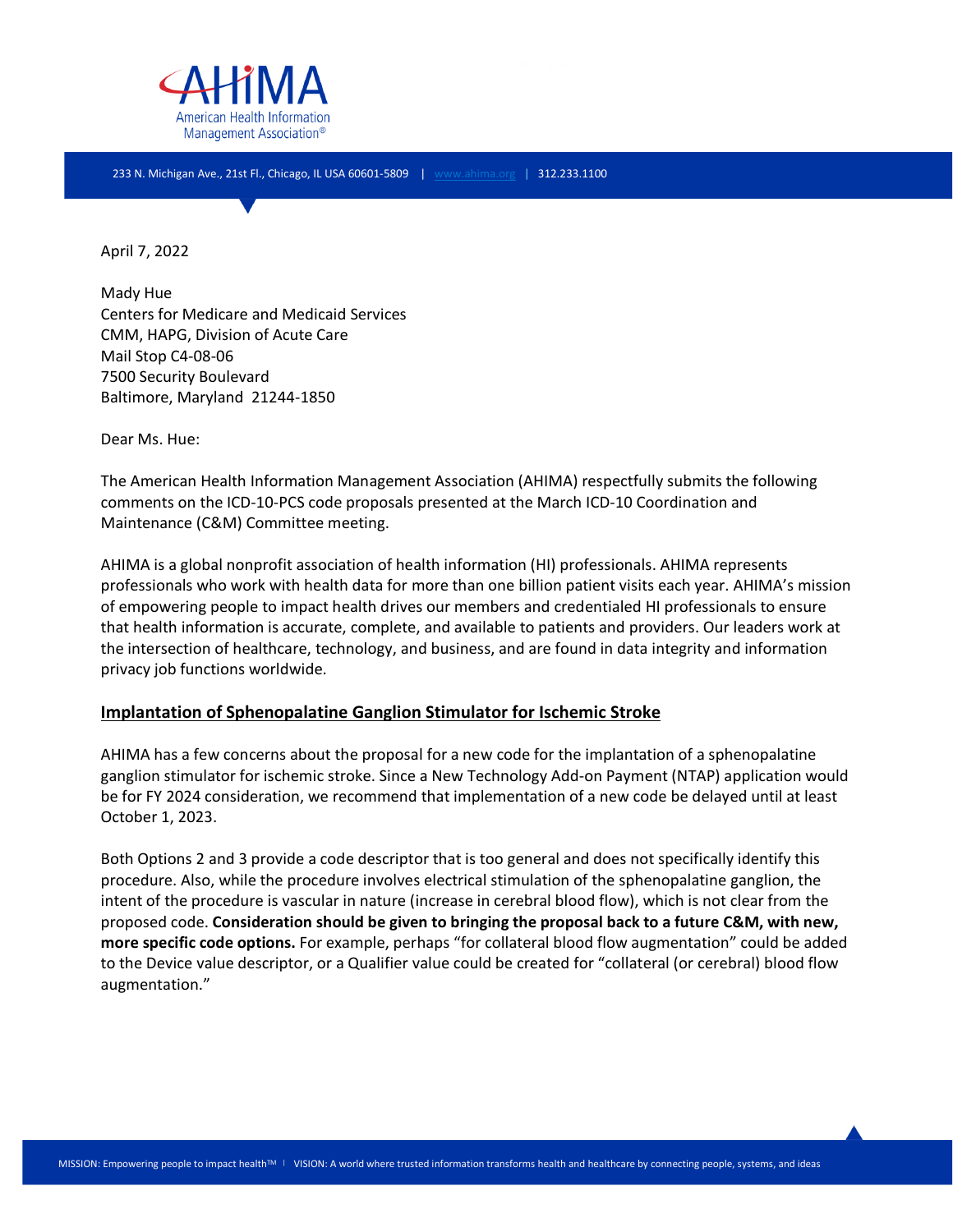### **Gene Expression Assay**

We do **not** support the creation of a new code for performance of gene expression assay of a blood specimen, as this type of test is not, and should not be, reported separately for inpatient hospital coding.

### **Posterior Vertebral Tethering**

Based on the updated information CMS provided subsequent to the C&M meeting, AHIMA supports creating new section X table XKU, New Technology, Supplement of Muscles, Tendons, Bursae and Ligaments, with Body Part values C, Upper Spine Bursa and Ligament and D, Lower Spine Bursa and Ligament and Device value 6 Posterior Vertebral Tether.

## **Section X Updates**

AHIMA appreciates the addition of a column displaying CMS' recommendation in the Section X table. This information is very helpful.

We recommend that guiding principles regarding the determination of the best option for expiring section X codes include consideration of whether the service is typically reported in the hospital inpatient setting.

Also, whenever a section X code for administration of a drug or other substance is deleted, the substance should be added to the Substance Key to facilitate proper code selection for administration of that substance in the future, for those facilities that wish to assign a code.

We agree with CMS' recommendations regarding the disposition of the Group 2 and 3 codes, with these exceptions:

*Reposition of vertebra using magnetically controlled rod(s)* (codes XNS0032, XNS0332, XNS3032, XNS3332, XNS4032, XNS4332)

AHIMA recommends Option 4. While volume is low in the Medicare population, this procedure would more commonly be performed in the non-Medicare population. We believe that the use of magnetically controlled rod(s) is a unique technology that is not adequately captured by the Device value Internal Fixation Device.

### *Introduction of uridine triacetate into mouth and pharynx* (XW0DX82)

We recommend Option 3. As shown by the extremely low volume of cases for which this code was reported, administration of this drug is not reported in the inpatient hospital setting.

# **Computer-Assisted Transcranial Magnetic Stimulation of the Prefrontal Cortex**

We support Option 3, the creation of a new code in section X for computer-assisted transcranial magnetic stimulation of the prefrontal cortex.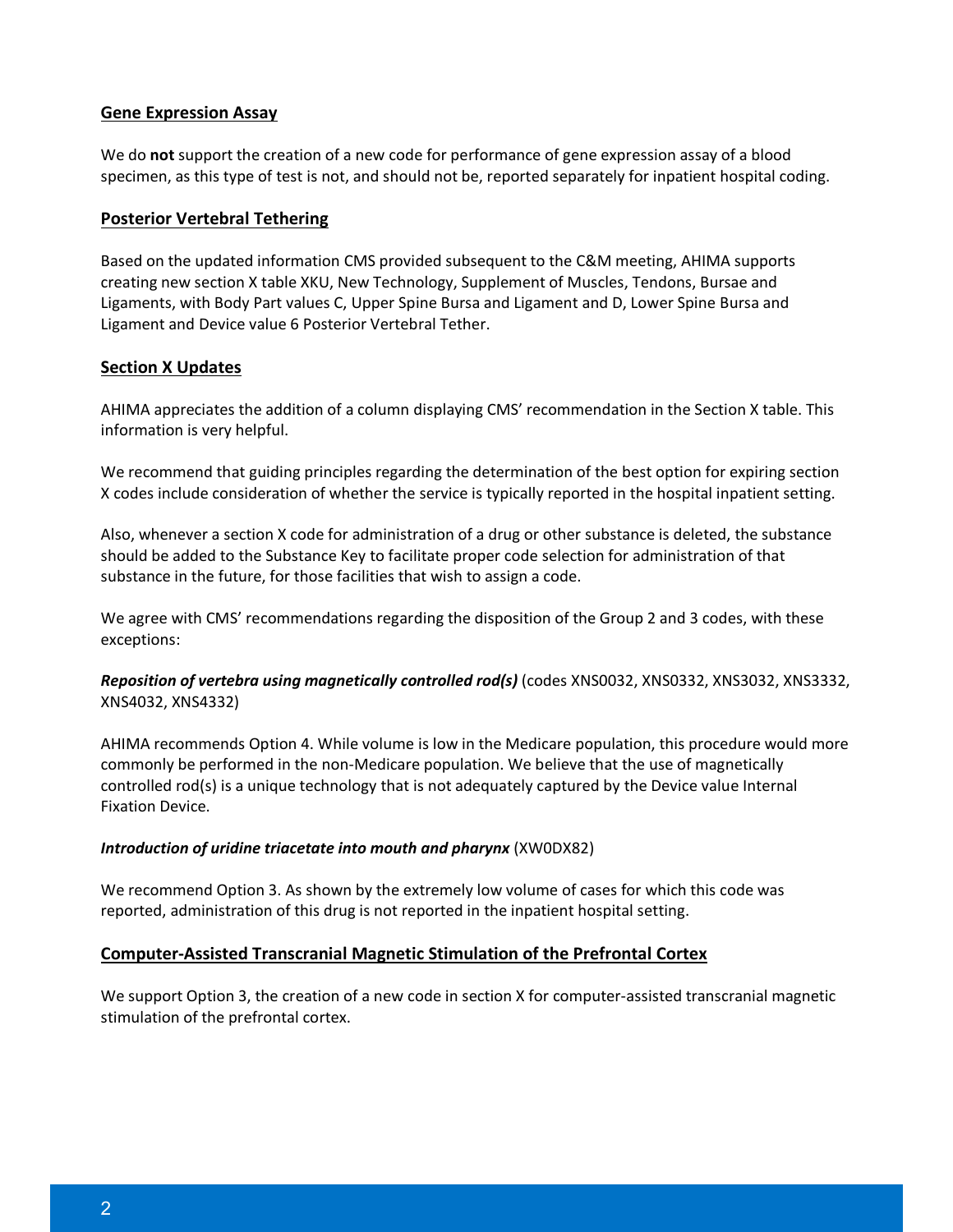## **Computer-Aided Analysis for the Detection and Classification of Epileptic Events**

AHIMA does **not** support the creation of a new code for the use of software to aid in the detection and classification of epileptic events, as this service is not reported separately for inpatient hospital coding.

We believe "behavioral analysis" in the proposed code descriptor is confusing and does not clearly describe the service. However, if CMS decides to create a new code, we do not recommend adding references to "seizure" or "epileptic events" to the code descriptor since that is diagnostic information.

### **Insertion of Posterior Spinal Motion Preservation Device**

While we support the creation of ICD-10-PCS codes for insertion of a posterior spinal motion preservation device, we recommend that these codes be created in table 0SH rather than in section X, in order to keep the new codes together with other codes for insertion of spinal devices.

## **Insertion of Fenestrated Sacropelvic Fixation System**

While we support the creation of new codes in section X tables XRH, Insertion of Joints, and XRG, Fusion of Joints, to identify the insertion of the iFuse Bedrock™ Granite device, we recommend a different descriptor be used for the Device value. As noted in the post-meeting Q&A document, the use of the term "fenestrated" in the 6th character Device column in coding Option 2 could lead to confusion since there are existing technologies that also have fenestrated devices. However, "self-harvesting" is also confusing and not likely to be found in medical record documentation. This term is not mentioned in the description of the technology in the C&M meeting materials or in the slide presentation, nor is "self-harvesting" found in the sample operative report documentation provided by the presenter. **We recommend that CMS consider "Internal Fixation Device with Tulip Connector and Integrated Osteointegration Fusion Sleeve" as an alternative descriptor for the new Device value in section X.** This is how the device is described in both the sample operative documentation provided by the presenter and in examples of naming conventions (slide 6 of the C&M presentation).

We also recommend that iFuse Bedrock™ Granite Implant be added to the Device Key to facilitate correct code assignment.

### **Addenda and Key Updates**

We support the proposed ICD-10-PCS Index and Table Addenda modifications and Body Part, Device, and Substance Key updates.

### **Paired Vagus Nerve Stimulation Therapy Using an External Controller**

While AHIMA supports the creation of a new code to identify paired vagus nerve stimulation therapy using an external controller, we recommend that the code be created in table 00H instead of in section X, and we also recommend modifications to the code. We recommend that Vagus Nerve be added as a body part in table 00H, no new Device value be created (existing Device value Neurostimulator Lead should be used), and a Qualifier value for "External Control" or "External Controller" be added, which would differentiate this procedure from other vagus nerve stimulation procedures.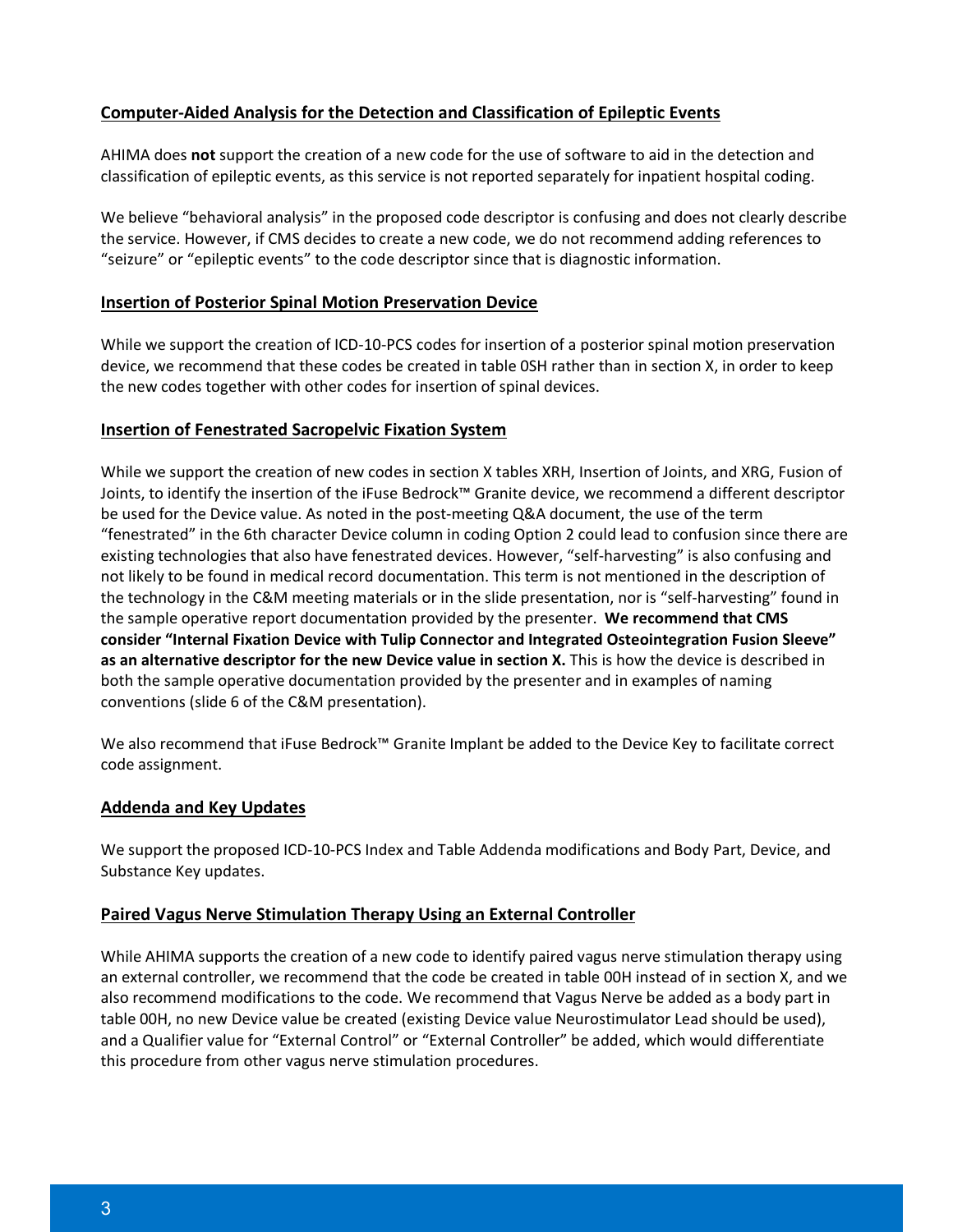The term "paired" should not be included in the code descriptor because this term refers to pairing rehabilitation with vagus nerve stimulation, and this component of the service is separate from the lead insertion procedure identified by the proposed ICD-10-PCS code.

## **Ex Vivo Autologous Hematopoietic Stem Cell Gene Therapy**

We support Option 4, revising existing Substance value C in table 302 Transfusion, since these existing codes appropriately capture ex vivo autologous hematopoietic stem cell gene therapy.

We do **not** support creating separate codes for the administration of OTL-200 and OTL-103, as we do not believe it is appropriate to specify individual products in ICD-10-PCS, especially since an NTAP application has not been submitted for either of these gene therapies and one is not anticipated at this time. Given the anticipated growth in gene therapies, it is not feasible to create a unique code for each product.

We are concerned that if new codes are created, there would be overlap with the existing codes in table 302 for transfusion of genetically modified autologous hematopoietic stem/progenitor cells. The codes in table 302 were specifically created to describe the use of gene therapies such as OTL-200 and OTL-103.

**AHIMA recommends that CMS consider creating a new root operation to capture gene therapies.** Genetically modified stem/progenitor cells involve a unique technology that is not properly captured by existing root operations such as Introduction or Transfusion. Scientific advances will likely lead to new types of gene therapies involving different technologies. **We recommend that existing codes for administration of genetically modified hematopoietic stem/progenitor cells be moved from table 302 to this new root operation table,** as these products are very different from other types of transfusions and represent a unique procedural category with a distinct objective.

# **Quantitative Flow Ratio for Non-invasive Analysis of Coronary Angiography**

We do **not** support creating an ICD-10-PCS code for quantitative flow ratio for non-invasive analysis of coronary angiography, as this service is not reported separately for inpatient hospital coding.

### **Application of Allogeneic Thymus Derived Tissue**

We support the creation of a unique code to describe the application of human allogeneic thymus tissue, but recommend that the code be created in table 3E0 rather than in section X.

### **Cardiac Perfusion with Intra-arterial Supersaturated Oxygen**

AHIMA supports Option 4, the creation of new codes in the Other Procedures table 8E0 to identify cardiac perfusion with intra-arterial supersaturated oxygen and deletion of existing codes in table 5A0. We do not believe this service fits under the root operation Assistance.

We recommend that "SSO<sub>2</sub> therapy" be added to the Index.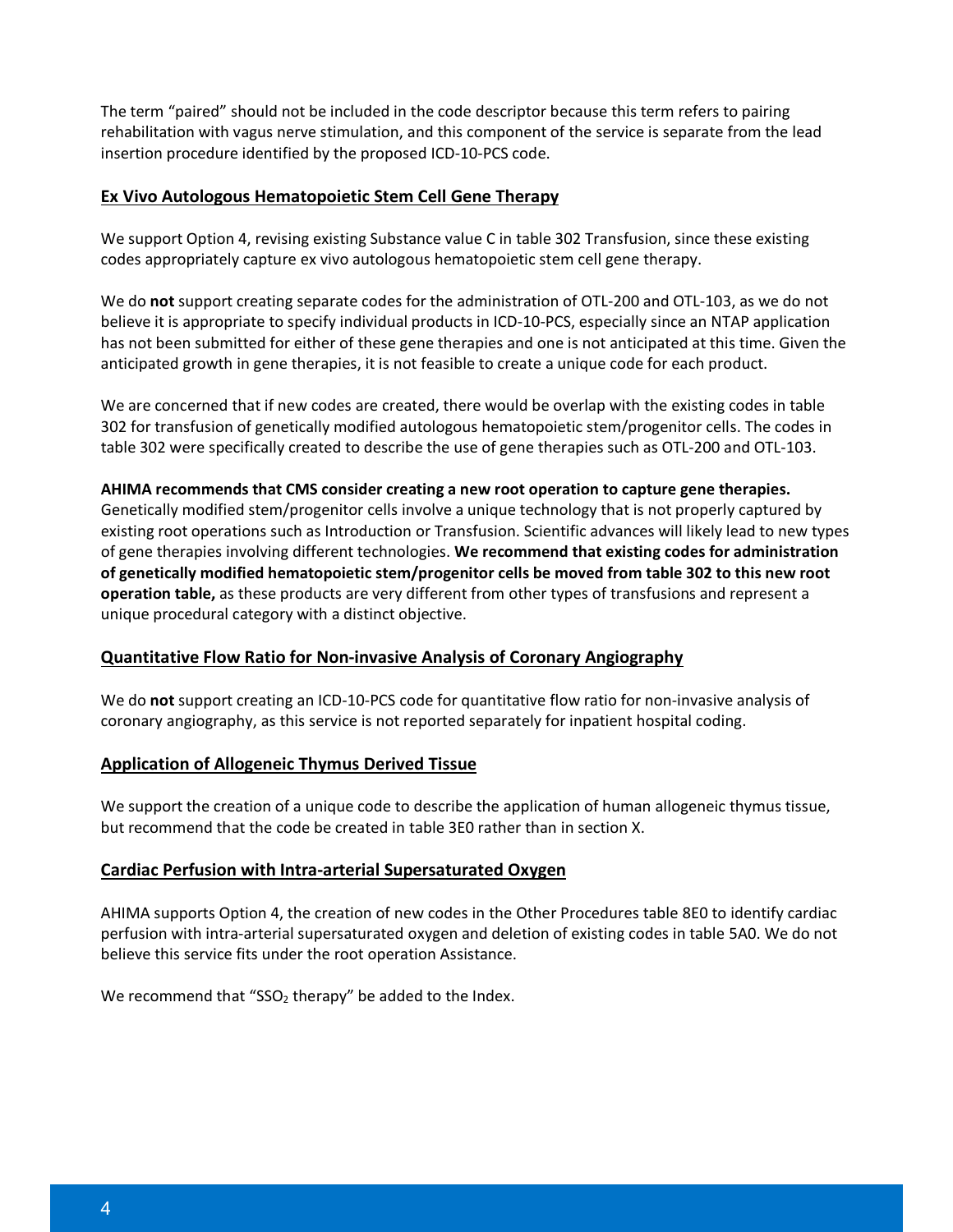# **Stimulation for Assessment of Coronary Obstruction Risk**

We do **not** support the creation of an ICD-10-PCS code to identify the use of simulation software for assessment of coronary obstruction risk, as the use of this technology is not separately reported for inpatient hospital coding.

### **Laser Interstitial Thermal Therapy**

AHIMA supports the creation of new codes for laser interstitial thermal therapy (LITT) in the appropriate tables for the root operation Destruction and deletion of codes for LITT in section D Radiation Therapy.

We agree with CMS' approach not to create LITT codes for body parts for which LITT is not currently performed or anticipated to be performed in the future, even if there are currently LITT codes for these body parts in section D.

## **Administration of Daratumumab and Hyaluronidase-fihj**

We do **not** support creating a new code for the administration of daratumumab and hyaluronidase-fihj. Since this drug combination would primarily be administered in the outpatient setting, we do not believe creating ICD-10-PCS codes is necessary or appropriate.

## **Extracorporeal Antimicrobial Administration During Renal Replacement Therapy**

AHIMA does **not** support creating codes to describe the instillation of taurolidine and heparin in a central venous catheter during renal replacement therapy. The use of a catheter lock solution during renal replacement therapy is not a separately reportable service in ICD-10-PCS.

### **Administration of Inebilizumab-cdon**

We do **not** support the creation of new codes for the intravenous administration of inebilizumaab-cdon. The condition this drug treats is rare, and the drug would primarily be administered in the outpatient setting. Based on the C&M materials, it appears that the only time this drug would be administered in the hospital inpatient setting is if the patient happens to be hospitalized for an attack or relapse of the underlying condition.

### **Administration of Betibeglogene Autotemcel**

Since codes already exist in table 302 that specifically identify the administration of genetically modified autologous hematopoietic stem/progenitor cells, AHIMA prefers that these codes be reported for the administration of betibeglogene autotemcel rather than creating product-specific codes.

We are concerned that if new codes for the administration of betibeglogene autotemcel are created, there would be overlap with the existing codes in table 302 for transfusion of genetically modified autologous hematopoietic stem/progenitor cells. The codes in table 302 were specifically created to identify this type of gene therapy.

If CMS decides to create specific codes for administration of this product, we recommend that they be created in a new root operation table, Gene Therapy.